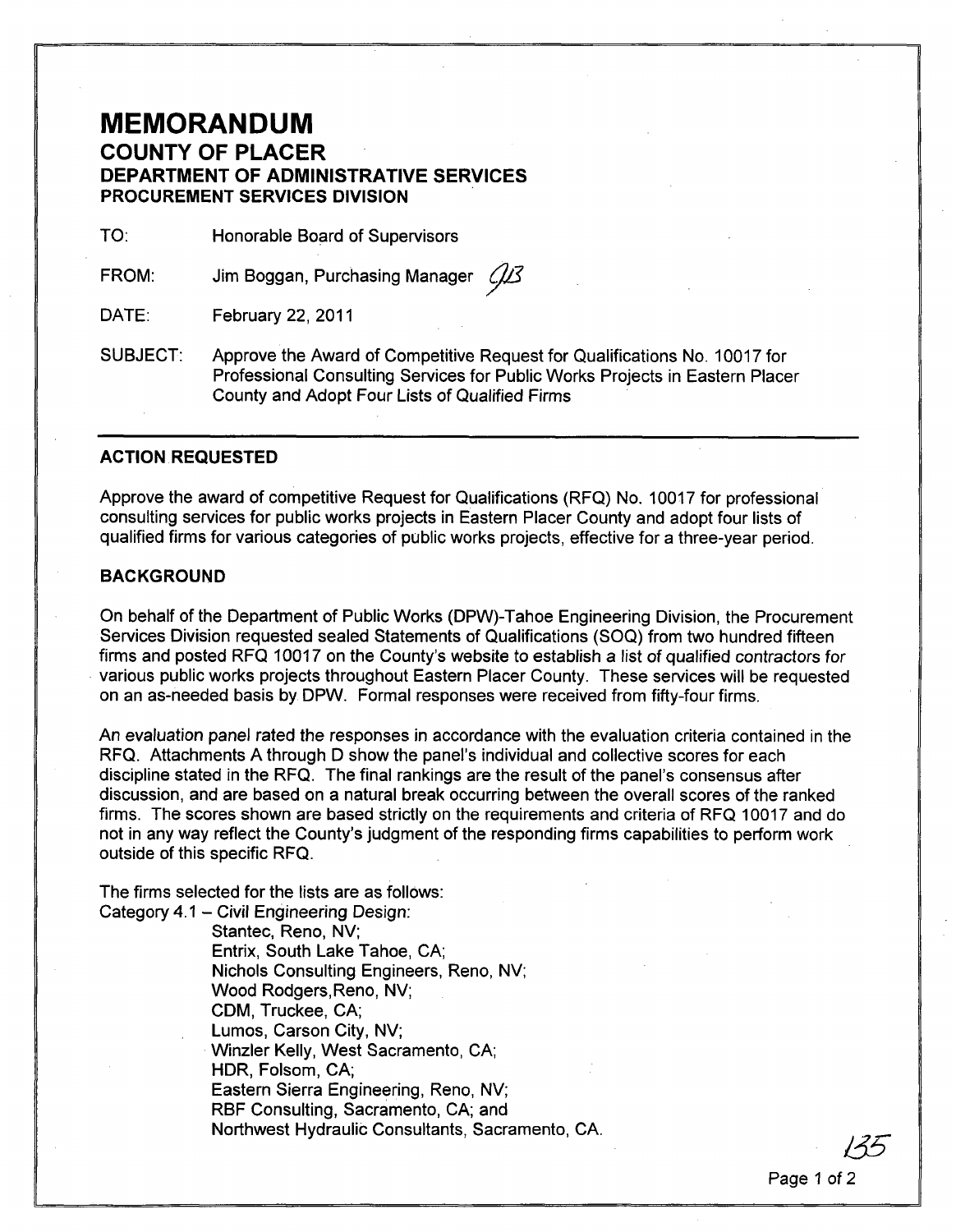Category 4.2 - Surveying:

Stantec, Reno, NV; Wood Rodgers, Reno, NV; Andregg Geomatics, Truckee, CA; KB Foster, Carnelian Bay, CA; Burrell Consulting Group, Inc., Folsom, CA; Psomas, Roseville, CA; RBF Consulting, Sacramento, CA; and RO Anderson, Minden, NV.

Category 4.3 - Revegetation Design and Inspection: AECOM, Sacramento, CA; Integrated Environmental Restoration Services, Tahoe City, CA; Entrix, South Lake Tahoe, CA; Foothill Associates, Rocklin, CA.

Category 4.4 - Environmental Analysis and Documentation: Entrix, South Lake Tahoe, CA; ESA, Sacramento, CA; AECOM, Sacramento, CA; Stantec, Reno, NV; Ascent Environmental, Sacramento, CA; CDM, Truckee, CA; ICF International, Sacramento, CA; and Hauge Brueck, Zephyr Cove, NV.

Upon your Board's approval, the firms will be placed on a qualified list effective for three years from March 1, 2011 through February 28, 2014.

#### **FISCAL IMPACT**

There is no immediate fiscal impact resulting from this action. Individual contracts will be negotiated with one or more firms as needed, and the resulting expenditures will be funded from existing budgets or project funds, as appropriate. Contracts of \$50,000.00 or less may be executed by the Purchasing Manager. Contracts greater than \$50,000.00 will require your Board's approval.

Attachments:

- A: Recommended List of Qualified Firms Civil Engineering Design
- B: Recommended List of Qualified Firms Surveying
- C: Recommended List of Qualified Firms Revegetation Design and Inspection
- D: Recommended List of Qualified Firms Environmental Analysis and Documentation

Cc: Cynthia Taylor, Department of Public Works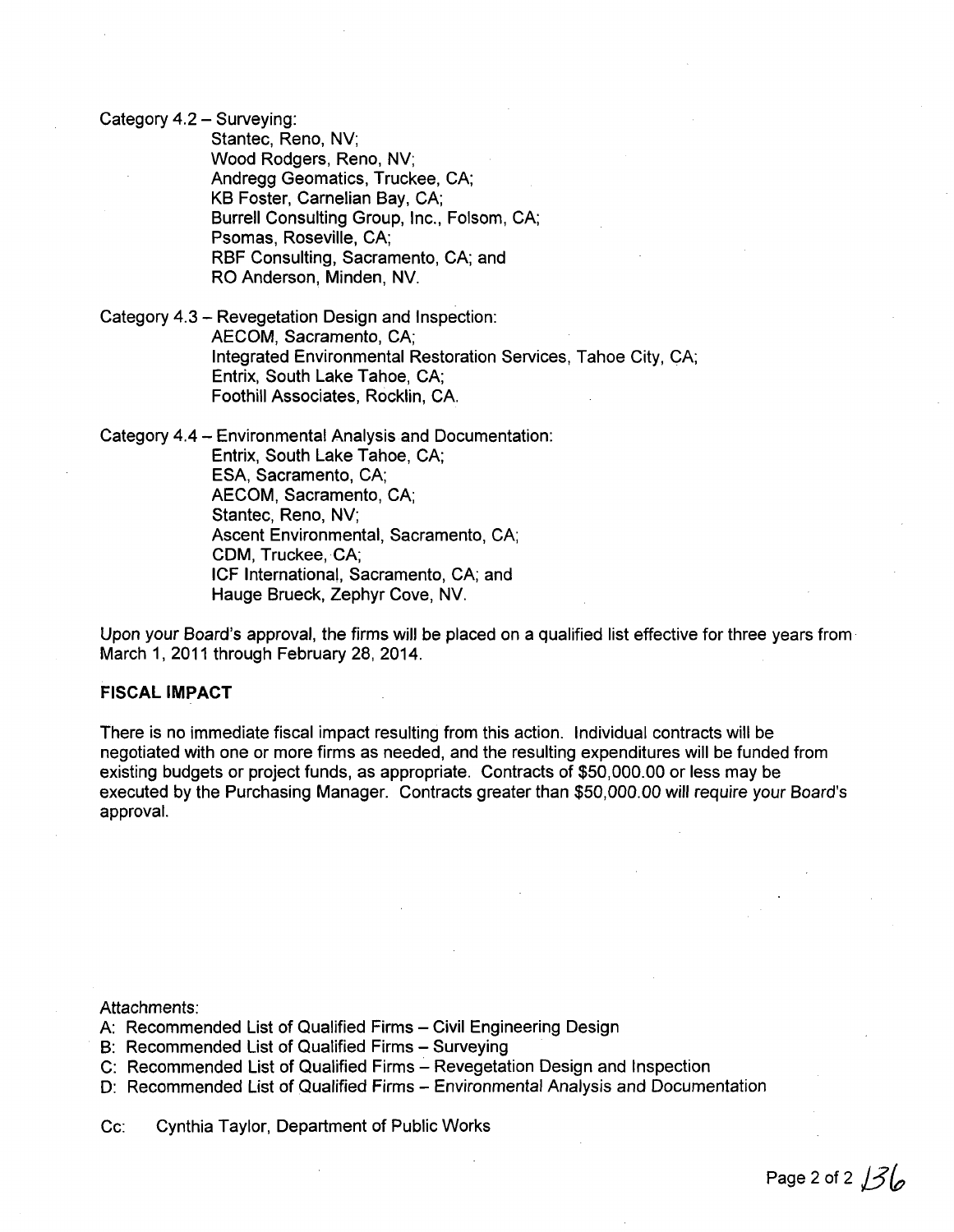### ATTACHMENT A

### COUNTY OF PLACER, AUBURN, CA

### RFQ NO. 10017 - PROFESSIONAL CONSULTING SERVICES FOR PUBLIC WORKS PROJECTS IN EASTERN PLACER COUNTY

 $\sim$   $\sim$ 

### **Evaluation of Written Proposals**

| CONSULTANTS/LOCATION                                 | Rater 1 |                 | Rater <sub>2</sub> |                 | Rater 3 |                         | <b>TOTAL</b><br><b>SCORE</b> | <b>RANK</b>     |
|------------------------------------------------------|---------|-----------------|--------------------|-----------------|---------|-------------------------|------------------------------|-----------------|
|                                                      | Score   | Rank            | Score              | Rank            | Score   | Rank                    |                              |                 |
| Descipline: Civil Engineering Design                 |         |                 |                    |                 |         |                         |                              |                 |
| Stantec - Reno, NV                                   | 90.00   | 1               | 87.00              | 1               | 87.00   | 1                       | 264.00                       | 1               |
| Entrix - South Lake Tahoe, CA                        | 89.00   | $\overline{2}$  | 79.00              | 5               | 82.00   | $\overline{\mathbf{3}}$ | 250.00                       | $\overline{2}$  |
| Nichols Consulting Engineers - Reno,<br><b>NV</b>    | 87.00   | 3               | 69.00              | 16              | 86.00   | $\overline{2}$          | 242.00                       | 3               |
| Wood Rodgers - Reno, NV                              | 87.00   | 3               | 80.00              | 4               | 72.00   | 6                       | 239.00                       | 4               |
| CDM - Truckee, CA                                    | 85.00   | $\overline{5}$  | 68.00              | $\overline{18}$ | 76.00   | $\overline{5}$          | 229.00                       | $\overline{5}$  |
| Lumos - Carson City, NV                              | 81.00   | 8               | 66.00              | 19              | 80.00   | $\overline{4}$          | 227.00                       | 6               |
| Winzler Kelly - West Sacremento, CA                  | 80.00   | 12 <sub>2</sub> | 79.00              | 5               | 68.00   | 9                       | 227.00                       | 6               |
| HDR - Folsom, CA                                     | 81.00   | 8               | 78.00              | $\overline{7}$  | 67.00   | $\overline{10}$         | 226.00                       | $\overline{s}$  |
| Eastern Sierra Engineering - Reno, NV                | 83.00   | 6               | 74.00              | .11             | 65.00   | 12                      | 222.00                       | 9               |
| RBF Consulting - Sacramento, CA                      | 83.00   | 6               | 70.00              | 15              | 65.00   | $\overline{12}$         | 218.00                       | 10              |
| Northwest Hydraulic Consultants -<br>Sacramento, CA  | 81.00   | 8               | 65.00              | 21              | 71.00   | $\overline{7}$          | 217.00                       | 11              |
| Harris and Associates - Concord, CA                  | 70.00   | 17              | 78.00              | $7^{\circ}$     | 62.00   | 16                      | 210.00                       | 12              |
| Psomas - Roseville, CA                               | 74.00   | 15              | 72.00              | $\overline{13}$ | 64.00   | 14                      | 210.00                       | 12              |
| AECOM - Sacramento, CA                               | 77.00   | 14              | 73.00              | $\overline{12}$ | 59.00   | 19                      | 209.00                       | 14              |
| Drake Haglan & Associates -<br>Sacramento, CA        | 57.00   | 22              | 83.00              | $\overline{c}$  | 66.00   | 11                      | 206.00                       | 15              |
| Mark Thomas & Company -<br>Sacramento, CA            | 64.00   | 20              | 78.00              | $\overline{7}$  | 61.00   | 18                      | 203.00                       | 16              |
| Gary Davis Group - Tahoe City, CA                    | 81.00   | $\overline{s}$  | 71.00              | $\overline{14}$ | 50.00   | $\overline{24}$         | 202.00                       | $\overline{17}$ |
| Parsons Brinckerhoff - Sacramento,<br>CA             | 67.00   | 19              | 81.00              | 3               | 54.00   | 21                      | 202.00                       | 17              |
| Dokken - Folsom, CA                                  | 62.00   | 21              | 69.00              | 16              | 69.00   | 8                       | 200.00                       | 19              |
| Auerbach Engineering Corporation -<br>Tahoe City, CA | 80.00   | 12              | 54.00              | 24              | 64.00   | 14                      | 198.00                       | 20              |
| P-R Design and Engineering Inc -<br>Kings Beach, CA  | 72.00   | 16              | 63.00              | 22              | 54.00   | 21                      | 189.00                       | 21              |
| Quincy Engineering, Inc - Sacramento,<br>CA          | 54.00   | 24              | 75.00              | 10              | 59.00   | 19                      | 188.00                       | 22              |
| Stream Solutions, LLC - South Lake<br>Tahoe, CA      | 68.00   | 18              | 66.00              | 19              | 54.00   | 21                      | 188.00                       | 22              |
| Tri Sage Consulting - Reno, CA                       | 56.00   | 23              | 63.00              | 22              | 62.00   | $\overline{16}$         | 181.00                       | $\overline{24}$ |
| Tieslau Civil Engineering, Inc - Kings<br>Beach, CA  | 52.00   | 25              | 47.00              | 25              | 39.00   | 25                      | 138.00                       | 25              |

 $\mathcal{O}(\sqrt{2})$  ,  $\mathcal{O}(\sqrt{2})$ 

 $\mathcal{F}^{\mu\nu}$  ,  $\mathcal{F}^{\mu\nu}$  ,  $\mathcal{F}^{\mu\nu}$ 

 $\sim$ 

 $\sim$ 

 $\sim$   $\sim$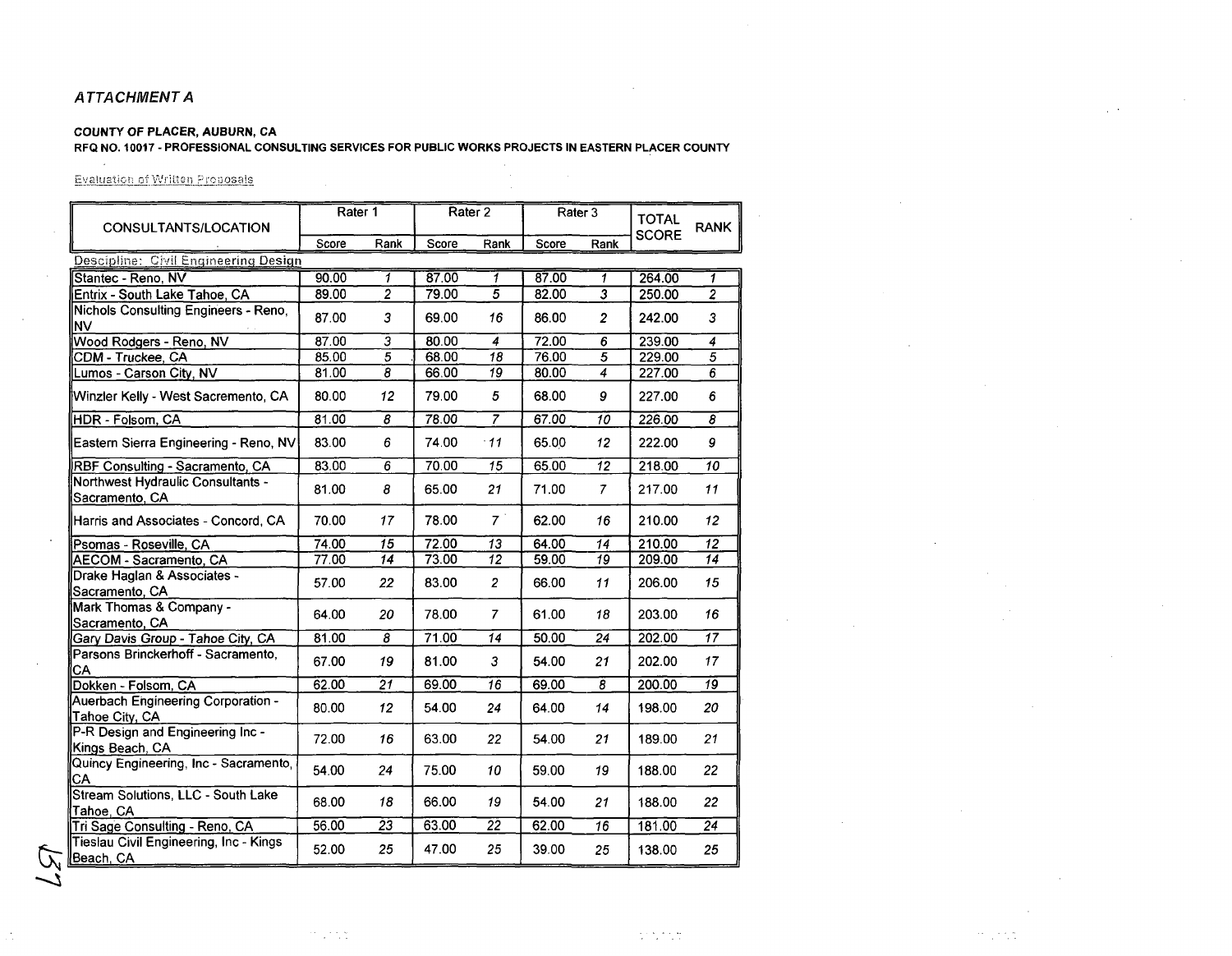# ATTACHMENT B

# COUNTY OF PLACER, AUBURN, CA

## RFQ NO. 10017 - PROFESSIONAL CONSULTING SERVICES FOR PUBLIC WORKS PROJECTS IN EASTERN PLACER COUNTY

**Evaluation of Written Proposals** 

| CONSULTANTS/LOCATION                              | Rater 1 |                  | Rater <sub>2</sub> |                  | Rater 3 |                | <b>TOTAL</b><br><b>SCORE</b> | <b>RANK</b>     |
|---------------------------------------------------|---------|------------------|--------------------|------------------|---------|----------------|------------------------------|-----------------|
|                                                   | Score   | Rank             | Score              | Rank             | Score   | Rank           |                              |                 |
| Descipline: Surveying                             |         |                  |                    |                  |         |                |                              |                 |
| Stantec - Reno, NV                                | 83.00   | 3                | 85.00              | $\overline{2}$   | 85.00   | 1              | 253.00                       | 1               |
| Wood Rodgers - Reno, NV                           | 88.00   | $\overline{2}$   | 83.00              | 3                | 78.00   | $\overline{2}$ | 249.00                       | $\overline{2}$  |
| Andregg Geomatics - Truckee, CA                   | 73.00   | 10               | 87.00              | 1                | 68.00   | $\overline{8}$ | 228.00                       | $\overline{3}$  |
| ∥KB Foster - Carnelian Bay, CA                    | 80.00   | $\boldsymbol{4}$ | 73.00              | 6                | 70.00   | 6              | 223.00                       | $\overline{4}$  |
| Burrell Consulting Group, Inc. -<br>∥Folsom, CA   | 79.00   | 6                | 67.00              | 9                | 75.00   | 5              | 221.00                       | 5               |
| Psomas - Roseville, CA                            | 73.00   | 10               | 79.00              | $\boldsymbol{4}$ | 68.00   | 8              | 220.00                       | 6               |
| <b>RBF Consulting - Sacramento, CA</b>            | 76.00   | 8                | 67.00              | 9                | 76.00   | $\overline{3}$ | 219.00                       | $\overline{7}$  |
| RO Anderson - Minden, NV                          | 90.00   | $\mathbf{1}$     | 52.00              | 15               | 76.00   | $\overline{3}$ | 218.00                       | $\overline{8}$  |
| Rey Engineers - Folsom, CA                        | 81.00   | 5                | 66.00              | 11               | 65.00   | 10             | 212.00                       | $\overline{9}$  |
| Tri State Surveying - Sparks, NV                  | 77.00   | $\overline{7}$   | 75.00              | $5\phantom{.0}$  | 59.00   | 14             | 211.00                       | 10              |
| Clear Path Land Envolvement -<br>Auburn, CA       | 74.00   | 9                | 71.00              | 8                | 63.00   | 11             | 208.00                       | 11              |
| Mark Thomas and Company -<br>Sacramento, CA       | 65.00   | 12 <sub>2</sub>  | 72.00              | $\overline{7}$   | 69.00   | $\overline{7}$ | 206.00                       | 12 <sup>°</sup> |
| Area West Engineers - Citrus Heights,<br> CA      | 60.00   | 13               | 64.00              | 12               | 62.00   | 13             | 186.00                       | 13              |
| Lumos and Associates - Carson City,<br><b>INV</b> | 57.00   | 14               | 59.00              | 13               | 63.00   | 11             | 179.00                       | 14              |
| Sierra Surveying - Reno, CA                       | 51.00   | 15               | 48.00              | 16               | 51.00   | 15             | 150.00                       | 15              |
| MAPCA - Reno, NV                                  | 47.00   | 16               | 54.00              | 14               | 36.00   | 16             | 137.00                       | 16              |

 $\overline{\mathcal{N}}$  $\infty$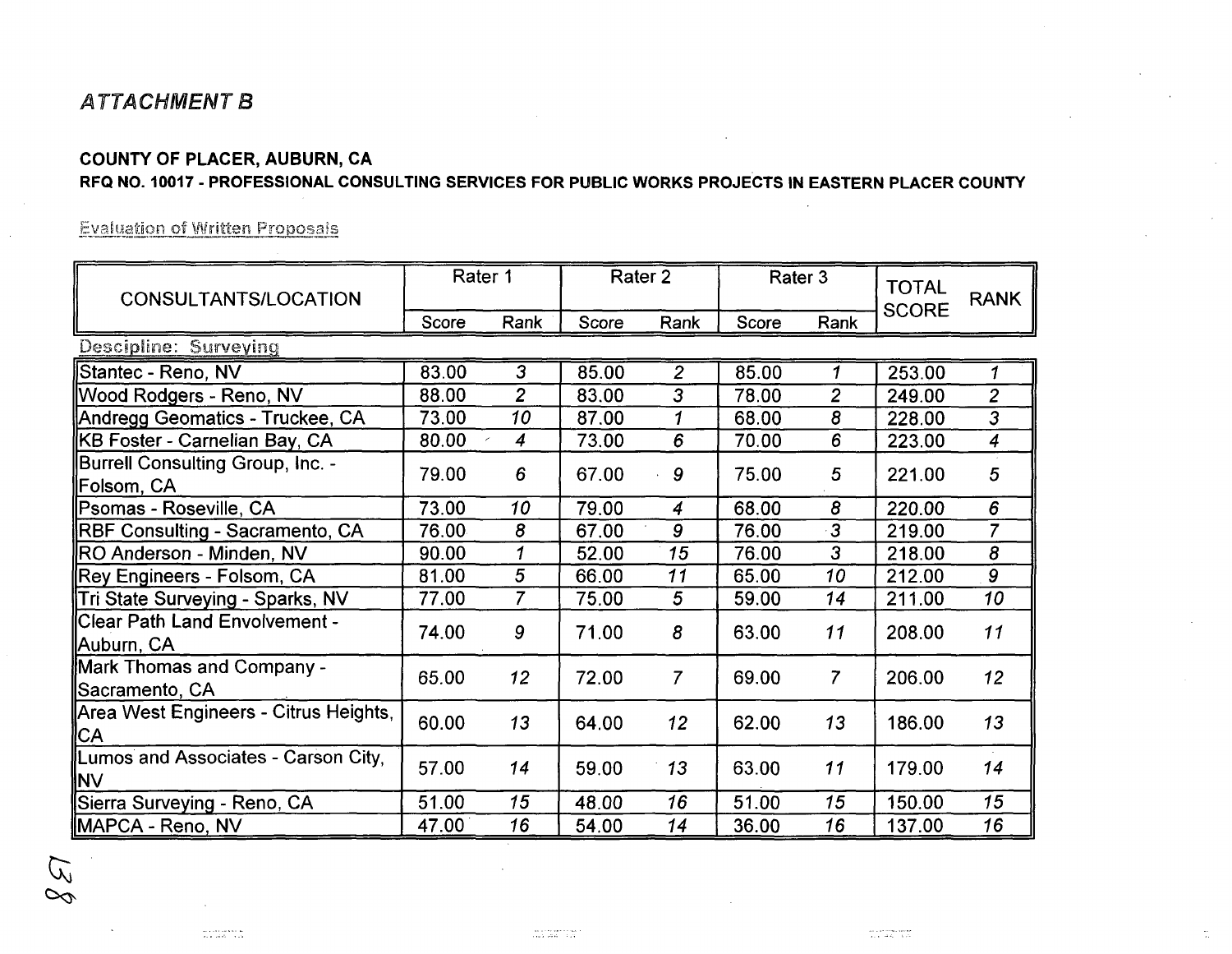# **ATTACHMENT C**

## COUNTY OF PLACER, AUBURN, CA

## RFQ NO. 10017 - PROFESSIONAL CONSULTING SERVICES FOR PUBLIC WORKS PROJECTS IN EASTERN PLACER COUNTY

**Evaluation of Written Proposals** 

| CONSULTANTS/LOCATION                                                  | Rater 1 |                | Rater 2 |                | Rater 3 |                | <b>TOTAL</b><br><b>SCORE</b> | <b>RANK</b>      |  |
|-----------------------------------------------------------------------|---------|----------------|---------|----------------|---------|----------------|------------------------------|------------------|--|
|                                                                       | Score   | Rank           | Score   | Rank           | Score   | Rank           |                              |                  |  |
| Descipline: Revegetation Design and Inspection                        |         |                |         |                |         |                |                              |                  |  |
| <b>AECOM - Sacramento, CA</b>                                         | 92.00   |                | 84.00   |                | 85.00   |                | 261.00                       |                  |  |
| lintegrated Environmental<br>Restoration Services - Tahoe<br>City, CA | 82.00   | $\overline{2}$ | 79.00   | 4              | 83.00   | $\overline{2}$ | 244.00                       | $\mathbf{2}$     |  |
| ∥Entrix - South Lake Tahoe, CA                                        | 55:00   | 5              | 81.00   | $\overline{2}$ | 79.00   | 3              | 215.00                       | 3                |  |
| Foothill Associates - Rocklin,<br>∥CA                                 | 70.00   | 3              | 80.00   | 3              | 63.00   | 4              | 213.00                       | $\boldsymbol{4}$ |  |
| Western Botanical Services, Incl<br><b>ll-</b> Reno, NV               | 58.00   | 4              | 60.00   | 5              | 60.00   | 5              | 178.00                       | 5                |  |
| ∥Tri Sage Consulting - Reno, NV                                       | 0.00    | 6              | 0.00    | 6              | 0.00    | 6              | 0.00                         | 6                |  |

 $\mathcal{A}$  ,  $\mathcal{A} \subset \mathcal{A}$ 

 $\mathbb{C}^{1,0}$  ,  $\mathbb{C}^{1,0}$ 

 $\mathcal{L}^{\text{max}}$  and  $\mathcal{L}^{\text{max}}$